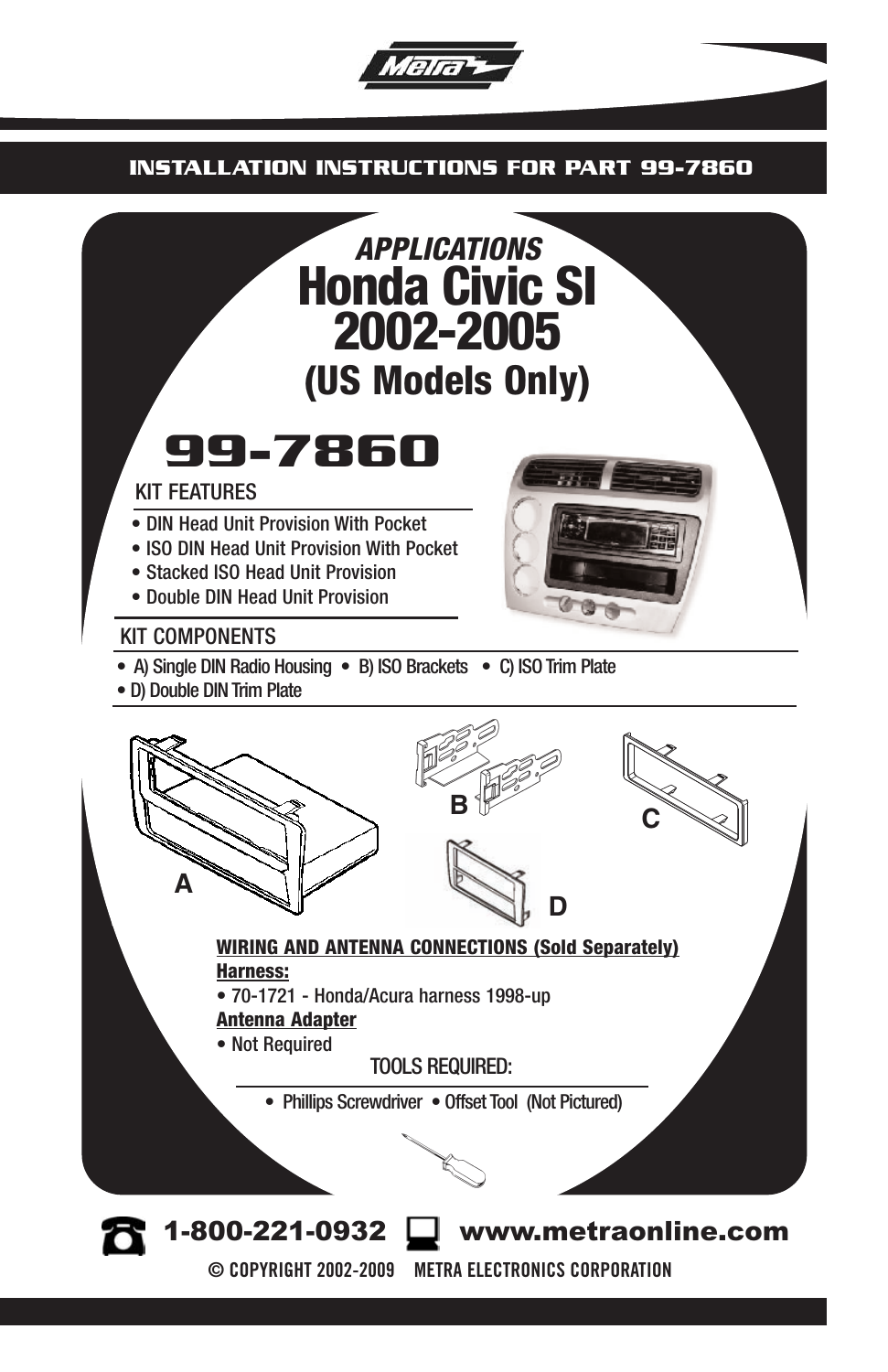

## **TABLE OF CONTENTS**

| <b>Dash Disassembly</b> |  |  |
|-------------------------|--|--|
|                         |  |  |

## *Kit Assembly*

# *Final Assembly . . . . . . . . . . . . . . . . . . . . . . . . . . . . . . . . . . . . . . . . . . . .6*

#### **\*Note:**

**Refer also to the instructions included with the aftermarket radio.** 



**KNOWLEDGE IS POWER** <sup>E</sup>nhance your installation and fabrication skills by

enrolling in the most recognized and espected mobile electronics school in our industry. Log onto www.installerinstitute.com or call 800-354-6782 for more information and take steps toward a better tomorrow.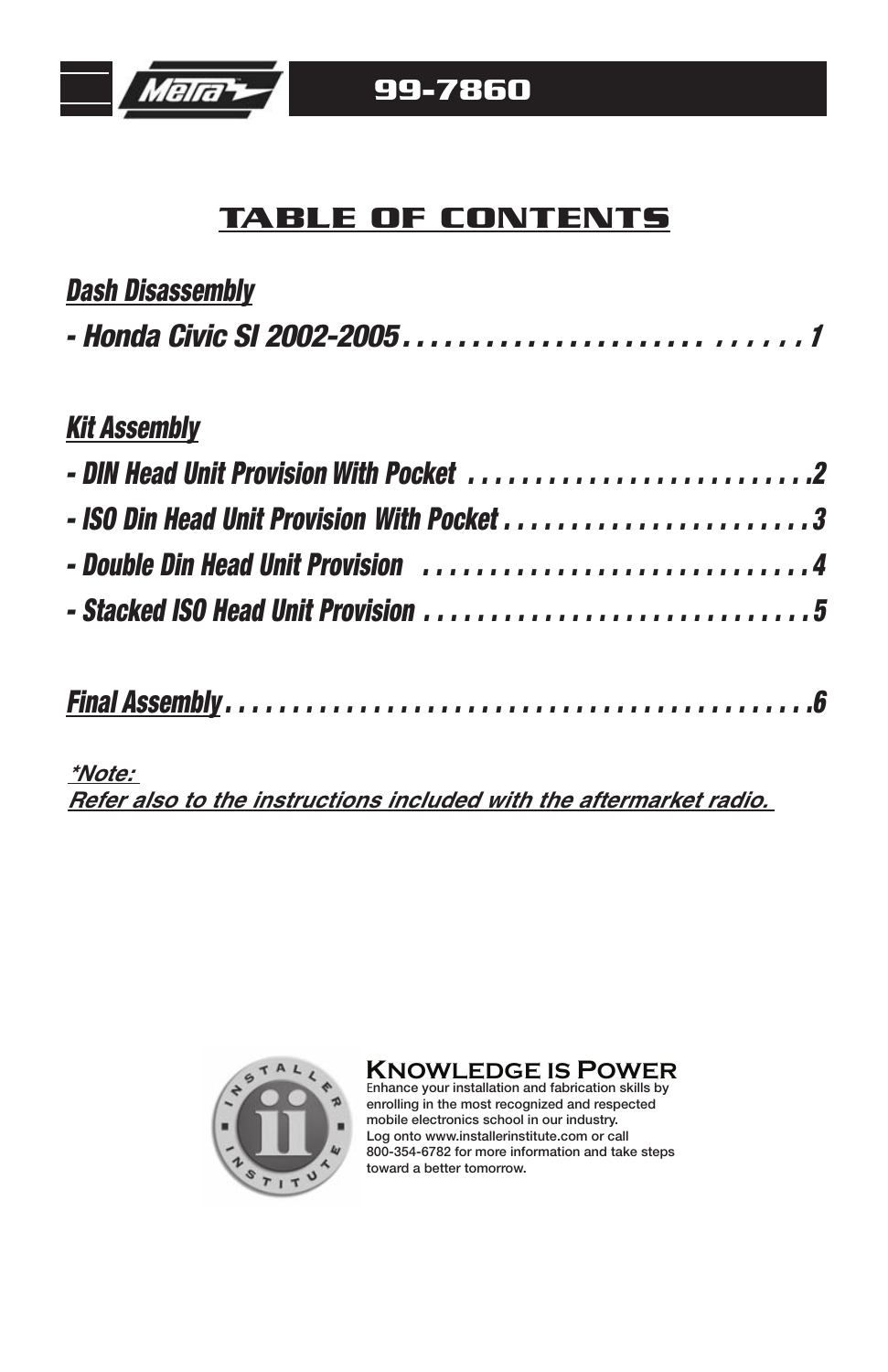

# **Honda Civic SI 2002-2005**

- **1** Disconnect the negative battery terminal to prevent an accidental short circuit.
- 2 Remove the shift knob and unsnap the shifter lever trim panel.
- Using the offset tool remove (2) lower **3** bolts securing the center panel.
- Unsnap and remove the dash trim **4** bezel and disconnect the wiring.
- **5** Remove (3) Philips screws securing the climate control pod to the back of the dash trim bezel and remove the pod.
- **6** Remove (4) Phillips screws from each side securing the factory head unit and pocket to the bracket assembly and remove.

*NOTE: Removing the glove box and the drivers side lower trim panel may be necessary when removing the shifter level trim panel when not using an offset tool.*

*Continue to kit assembly*.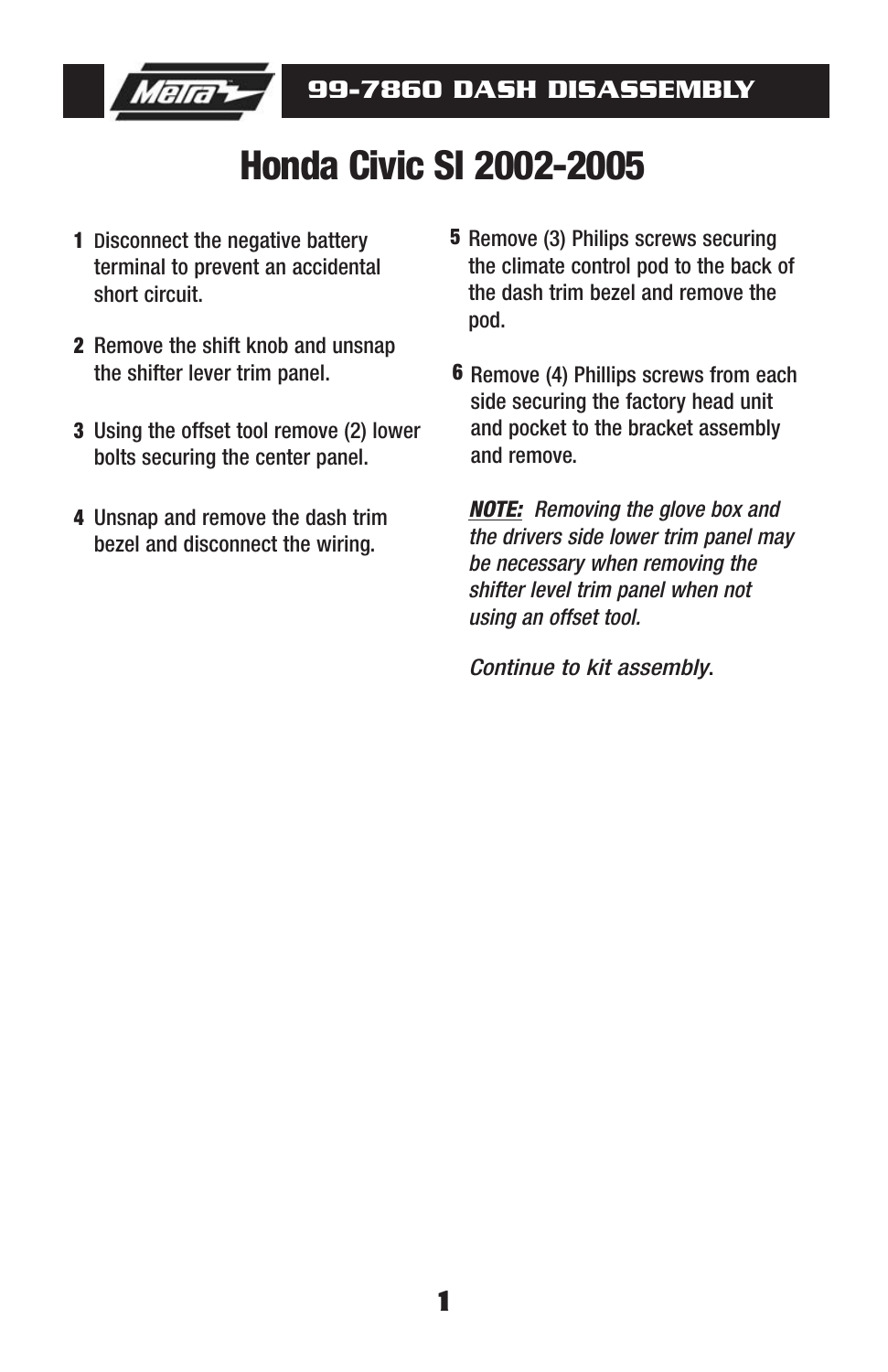

#### **DIN HEAD UNIT PROVISION WITH POCKET**

**\*Note: Refer also to the instructions included with the aftermarket radio.** 

- Slide the DIN cage into the radio **1** opening of the Housing and secure by bending the metal locking tabs down. **(Figure A)**
- Slide the DIN unit into the cage until it **2** is secure. **(Figure B)**
- Snap the housing assembley into the **3** dash trim bezel. **(Figure C)**

*Continue to final assembly*.







*Assembled kit*.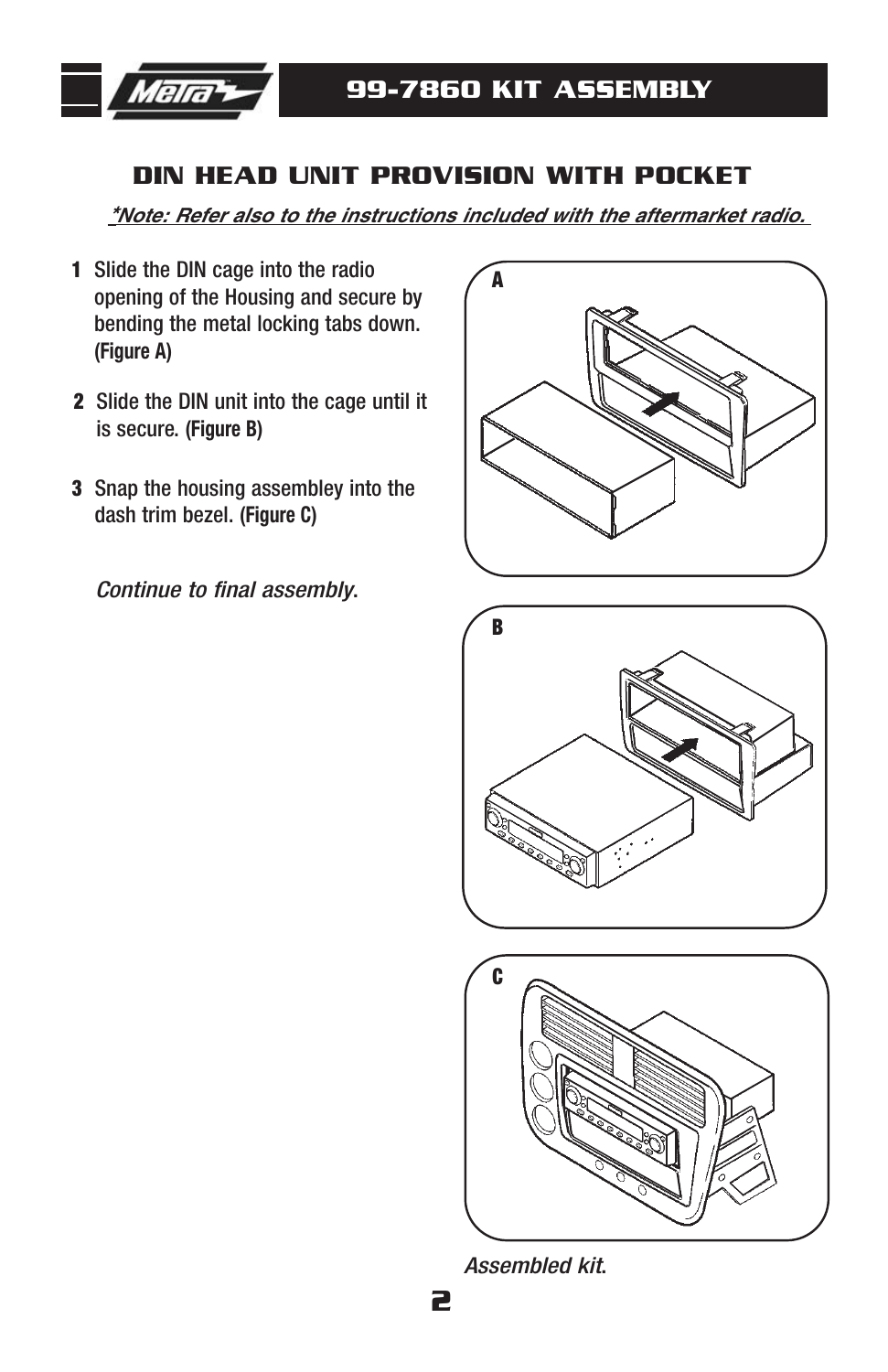

### **ISO DIN HEAD UNIT PROVISION WITH POCKET**

**\*Note: Refer also to the instructions included with the aftermarket radio.** 

- Align the holes in the ISO Snap-In **1** Backets with the holes in the head unit and mount the brackets to the head unit with the screws supplied with the unit. **(Figure A)**
- Slide the head unit/bracket assembly **2** into the radio opening until the side clips engage. **(Figure B)**
- Snap the ISO trimplate over the head **3** unit. **(Figure C)**
- Snap the housing assembly into the **4** dash trim bezel. **(Figure C)**

*NOTE: To remove the mounted head unit, unclip and remove the ISO Trimplate. Using a small flat blade screwdriver, disengage the side clips securing the ISO Snap In Brackets to the housing/pocket assembly.* 

*Continue to final assembly*.









*Assembled kit*.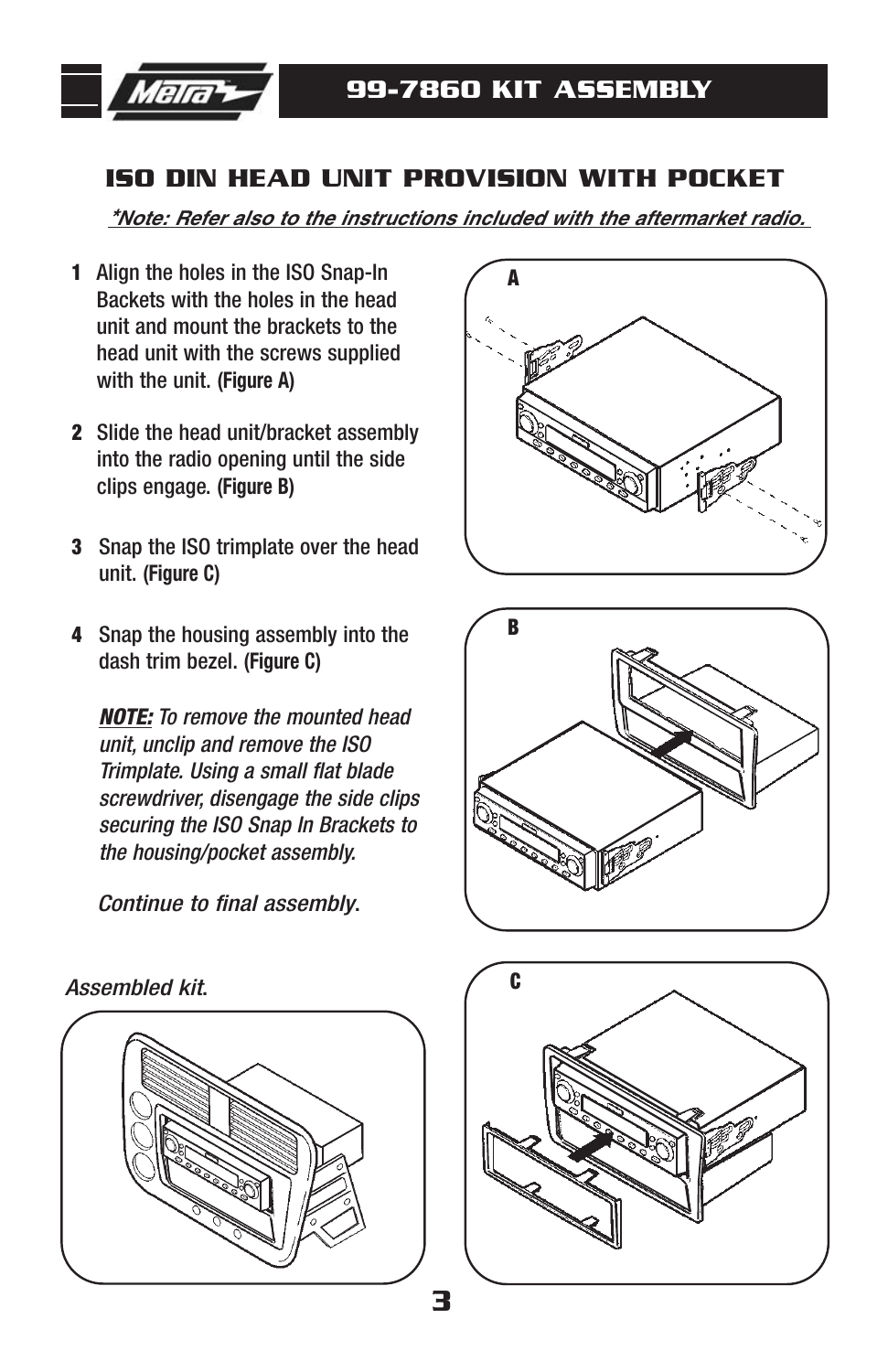

#### **DOUBLE DIN HEAD UNIT PROVISION**

**\*Note: Refer also to the instructions included with the aftermarket radio.** 

- Align the holes on the factory backet **1** assembly with the holes on the aftermarket Double DIN head unit and mount with the screws supplied with the unit. **(Figure A)**
- Cut and remove the center rib (shad-**2** ed) from the Double DIN Trimplate. **(Figure B)**
- Snap the Double DIN Trimplate over **3** the head unit. **(Figure C)**

*Continue to final assembly*.





*Assembled kit*.



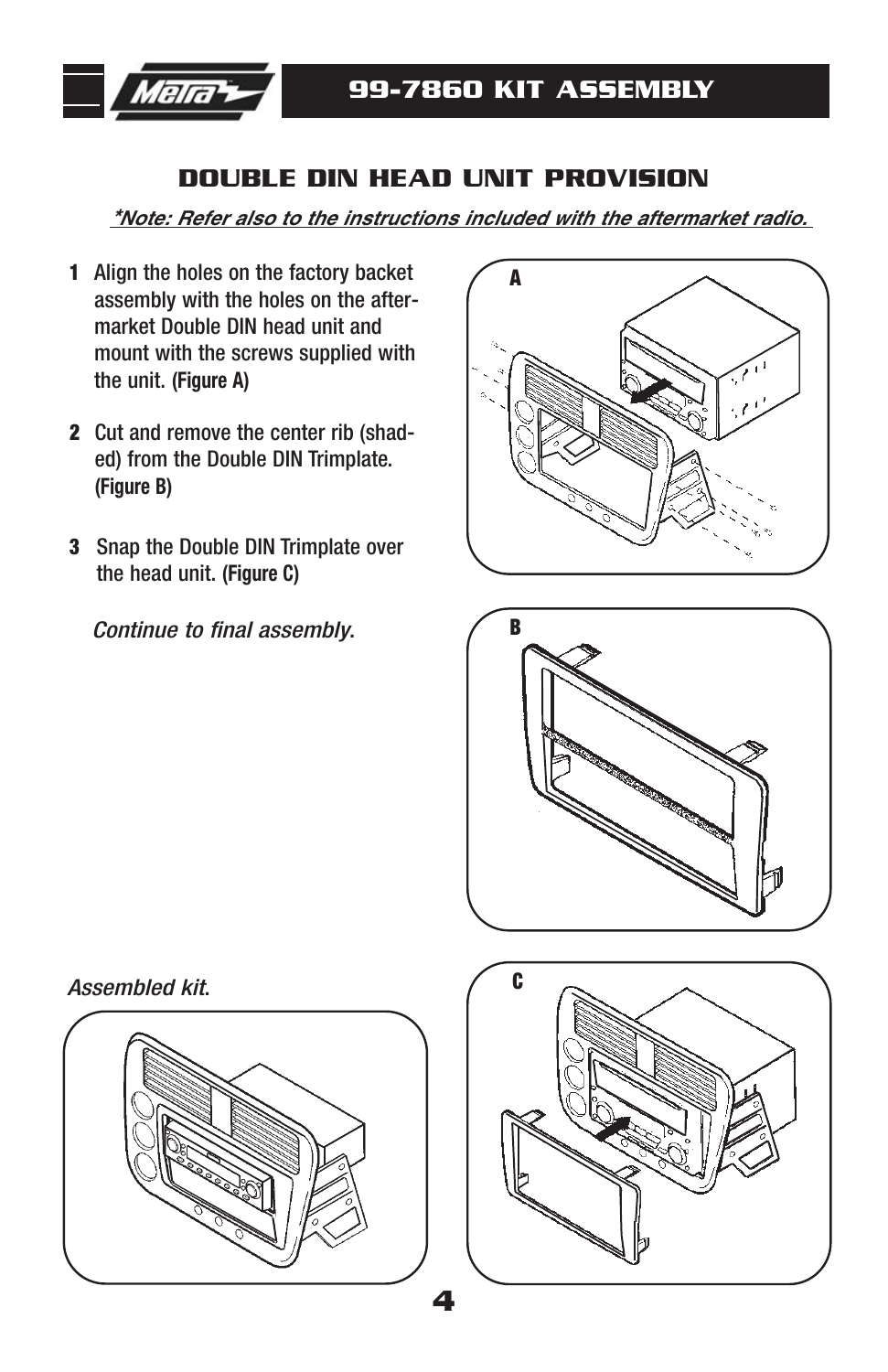

### **STACKED ISO HEAD UNIT PROVISION**

**\*Note: Refer also to the instructions included with the aftermarket radio.** 

- Align the holes on the factory backet **1** assembly with the holes on the aftermarket ISO head units and mount with the screws supplied with the unit. **(Figure A)**
- Snap the Double DIN Trimplate over **2** the head unit. **(Figure B)**

*Continue to final assembly*.





*Assembled kit*.